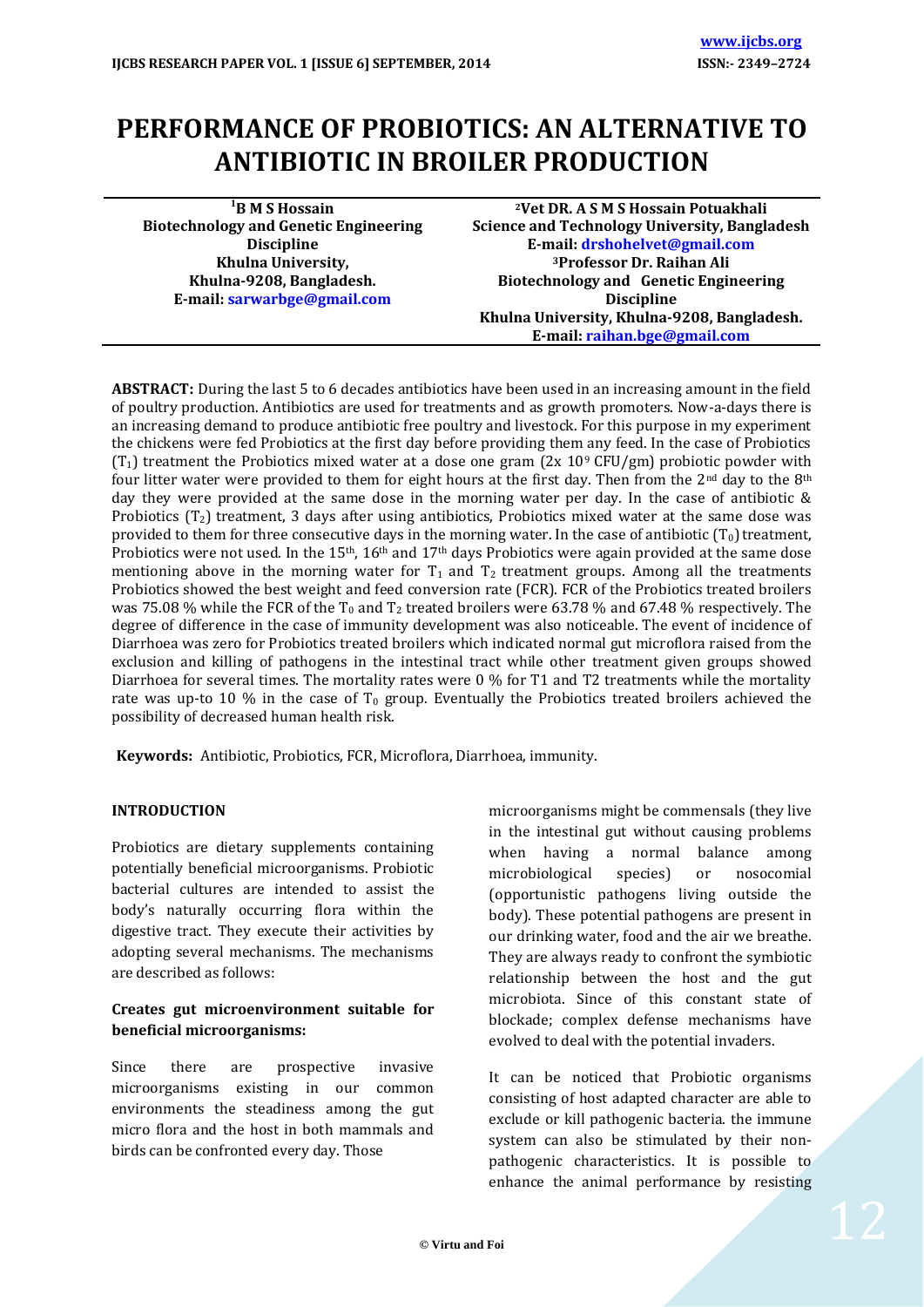gastric acids and bile salts by them; they can decrease carcass contamination through attaching readily to epithelium and mucus. They can improve nutrient absorption by altering microbial activity; through modulation of immune responses it is possible to decrease diarrhea by them; Through the inhibitory substances they produce against other bacteria they can increase vitamin B synthesis. All foods must be subjected to gastric pH in the range of 2.0 to 4.0 that can cause a ten to one hundred fold killing of bacteria in the food since these are digested in the upper gastrointestinal tract. The micro-ecology of the intestinal tract is the influential factor for the survival of specific microorganisms. The creation of volatile fatty acids at a pH under 6.0 is known to reduce the populations of *Salmonella* and *Enterobacteriacea* (Maynell, 1963). Killing of the normal intestinal microbiota with antibiotics must bring to an end this protective mechanism since the concentrations of volatile fatty acids which are produced by the intestinal microorganisms will reduce and gut pH will increase. According to some literature in newly hatched chicks in the industrial hatcheries, the concentration of volatile fatty acid and the acidic condition are not adequate to suppress pathogens (Barnes *et al*., 1979, 1980a, 1980b), and that is why, probiotic microorganism's supplementation will be very advantageous.

A well balanced microbial environment provided by supplementation of probiotic organisms prevents adaptation of ingested and momentary pathogenic microbes. It is very much necessary to apply probiotic products as soon as possible for achieving the best results in poultry (Casas *et al*., 1993, 1998; Edens *et al*., 1997a).

 Chicken hatching environments are seriously contaminated by bacteria, viruses, and protozoans. That is why it is a must to begin to develop protective gut microflora as soon as a chicken is hatched. The gastrointestinal tract of the chicken is usually a void of beneficial bacteria at the time of hatching, and a stage of five to seven days after hatching is necessary to set up a healthy population of lactic acid bacteria in the gut. The lactic acid bacteria are the leading bacteria throughout the

gastrointestinal tract from the crop through the large intestine since they can survive both aerobic and anaerobic condition. Having the abundance of substrates, the lactic acid bacteria flourish in the gut and produce lactic acid and hydrogen peroxide as well as antibacterial products such as bacteriocins, reuterin, nisin, or lactococcins, all of those are recognized to have inhibitory effects on enterobacteriacea genera such as *E. coli* and *Salmonella* spp., even some other bacteria such as *Staphylococci* spp., *Clostridium* spp., *Listeria* spp. both *in vitro* and *in vivo.*

According to the work of Mishra and Lambert (1996) it is known that different types of inhibitory products produced by probiotic bacteria have different mechanisms of inhibition on target organisms. Such as- Lactic, butyric, propionic, and acetic acids can disorder the metabolism of target organism, Hydrogen peroxide can inactivate the indispensable biomolecules and induce lactoperoxidase system, and arginine utilization can be interefered with Diacetyl. Bacteriocin, nisin, pediocin A, reuterin, subtilisin, colicin etc. show broad and narrow spectrum activities against membrane and membrane structures, membrane lysis and distraction of receptors.

Newly hatched chicken begins to pick-up coliforms and streptococci from the food and its environment before the development of lactic acid bacterial populations in the gut. Because of the delay of development of a population of beneficial bacteria, these bacteria can be beneficial or pathogenic, the potential for colonization by pathogenic strains can be elevated, but usually, for the maternal antibodies pathogen colonization can be prevented. In the normal conditions, three to five week period is necessary for the development of a secure population of gut associated bacteria, and it is in the ceca where the greatest numbers reside (Sarra *et al*., 1992). Inside the ceca, an anaerobic environment is developed that favors the growth of organisms such as *Bifidobacterium* spp. and *Bacteriodes* spp. which create a microenvironment that can be characterized by an acid pH resulting from the production of volatile fatty acids (acetic, butyric, propionic, and lactic acids) and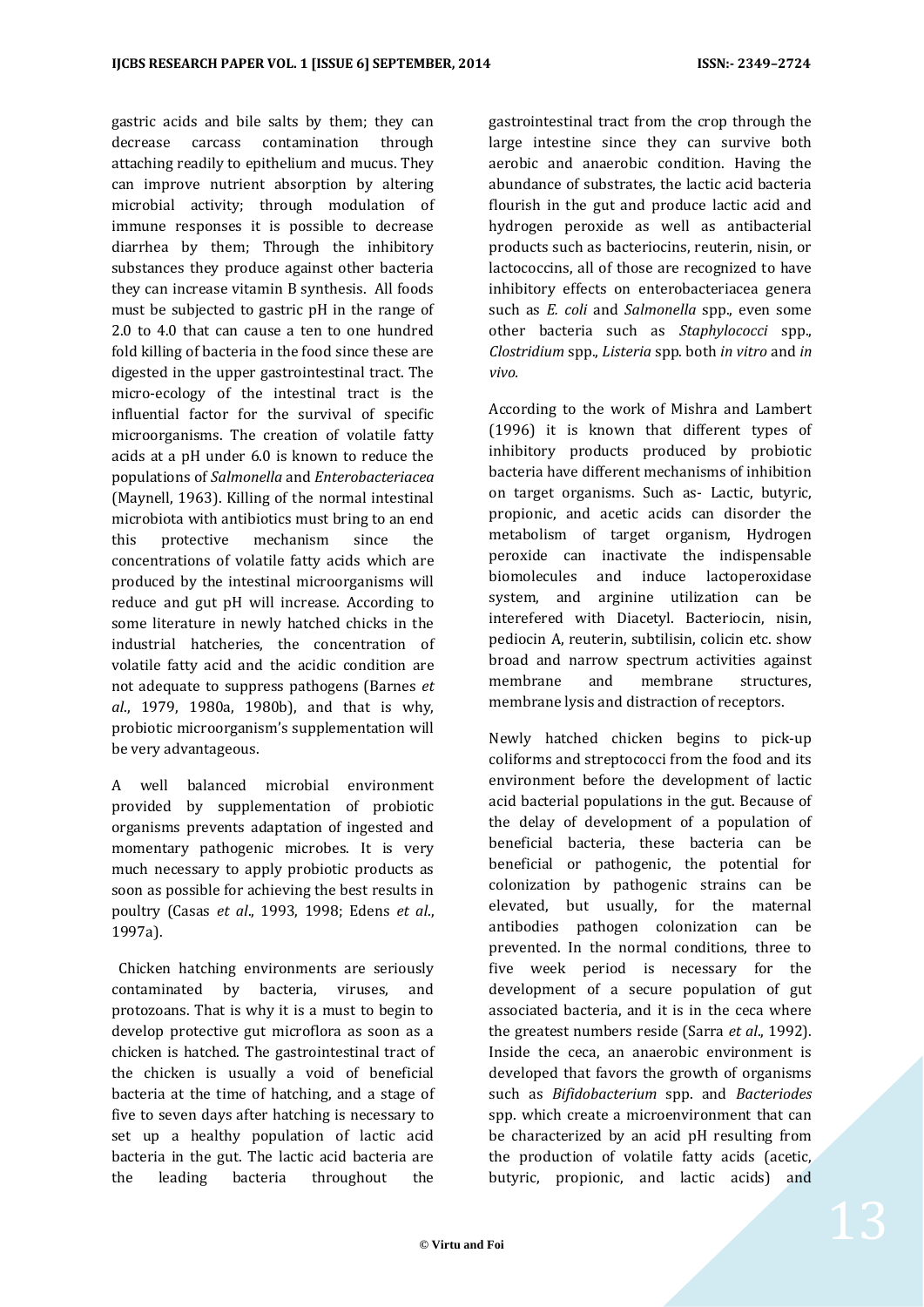antimicrobial products that potentially exclude or kill many different harmful pathogens.

#### **Available receptor sites abolition**

Polysaccharide-containing components attached to the cell wall of bacteria are responsible for the the adhesion of microorganisms to the gut epithelium (Soerjadi *et al*., 1982). Common bacteria can adhere each other by an acidic polysaccharide cell wall component and this component is also responsible for binding to the intestinal epithelium preventing other bacteria from attaching to the epithelium, successfully blocking all receptor sites (Fuller, 1975). Though, a large number of other mechanisms are also prevailed. Neeser *et al*. (2000) demonstrated that *Lactobacillus johnsonii* La1 had two major carbohydrate-binding specificities having O-linked oligomannosides and the gangliotriosylceramide and gangliotetraosylceramide (asialo-GM1). Several enteropathogens also express similar kind of carbohydrate-binding specificities. Thus, the binding of the pathogens to the mucosal epithelial mannan receptors *can be inhibited L. johnsonii*. Gusils *et al*. (2000) have demonstrated that chicken *L. animalis* and *L. fermentum* make use of a lectin-like structure which has glucose/mannose as specific sugars of binding. Adhesion of chicken *L. fermentum* to host specific epithelial cells can be reduced by the addition of mannose or sialic acid to culture media. Chicken *L. fermentum* reduces attachment to host-specific epithelial cells of *S. pullorum* by 77%, and *L. animalis* decreases adhesion by *S. pullorum, S. enteritidis*, and *S. gallinarum* by 90%, 88%, and 78%, respectively.

A research report by Lee *et al*. (2000) demonstrated that even though probiotic bacteria such as *L. rhamnosus* GG and *L. casei* Shirota have alike carbohydrate-binding specificities compared with *E. coli*, they do not stop binding of the pathogen to intestinal cells even if sufficient amount of probiotic cell numbers are exist. If sufficient numbers of probiotic bacteria are exist, the probiotic bacteria seem to inhibit *E. coli* attachment to intestinal cells. Complex and extremely competitive competition are present among probiotic and pathogenic bacteria. If the

amounts of *Lactobacilli* decrease in the intestinal lumen, the *Lactobacilli* can be replaced by pathogens. Adhesion of probiotic and the pathogenic bacteria significantly depends on the mucus layer on the intestinal cells. While some probiotic bacteria have low affinity for mucus binding sites, others have very high affinity. In addition, pathogenic bacteria have irregular affinities for binding sites on the mucus layer. Having multiple binding sites in mucus and on the intestinal cell surface, a probiotic bacterium has its ability to eliminate pathogens might be enhanced. Therefore, providing the highest number of probiotic bacteria is necessary to attain the best results for the control of pathogenic bacteria. pH of the luminal contents influence the competition for available binding sites on the intestinal mucosa. It has been demonstrated by Fuller (1977, 1978) that the survival of acid loving bacteria such as the *Lactobacilli* is favored by an acid pH. Eventually, a huge numbers of Lactobacilli will bind to the intestinal mucosal epithelial cells and leave out pathogens such as *Salmonella* and *E. coli*. In addition, the media component in which the probiotic microorganisms are growing will influence the bond of the organism to the mucosal epithelium and influence its resistance to acid (Fuller, 1975).

Digestive tracts contents are not always steady. Microbes attached to the intestine or free floating always influence the transition of the intestinal contents and affect the capability of pathogens and probiotic bacteria to bind to the epithelial cells in the lumen (Savage, 1977). Many of the beneficial microorganisms can arouse lower gut motility through production of short chain fatty acids and lessening pH (Ohashi *et al*., 2002). The carbohydrate and protein content of the mucin influence the involvement of mucus in the ability of microbe to attach to the underlying epithelial cells (Mikelsaar *et al*., 1987). It is clear that *Lactobacilli* need the mucin for their attachment, and if the mucin content declines, the beneficial *Lactobacilli* numbers also declines (Mikelsaar *et al*., 1987). However, there are some pathogens which have evolved to take benefit of this reaction in the gut and even augment the rate of mucin degradation (Mikelsaar *et al*., 1987). Furthermore, the advantageous *Lactobacilli* also metabolize both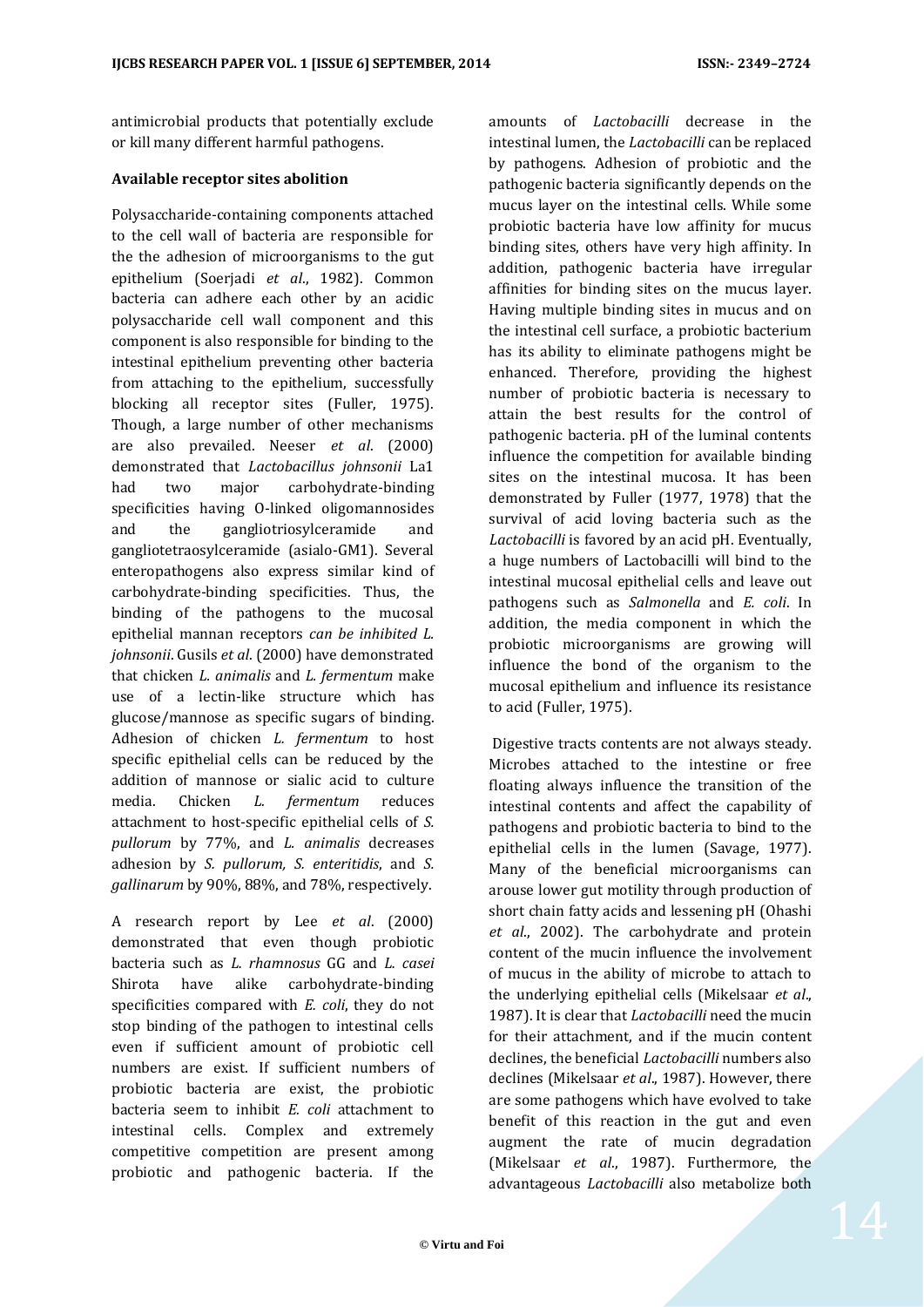protein and sugar content of the mucin and make use of it for energy and growth.

Modulation of ucosal immunity in animals given probiotic microorganisms has been a significant amount of speculation. Marteau & Rambaud, 1993; McCracken & Gaskins, 1999; Perdigón *et al*., 1995 have extensively reviewed the influence of probiotic microorganisms. Local stimulation of gut associated lymphoid tissues can rouse a generalized systemic response since the gastrointestinal tract contains the majority of all of the immuno-competent cells in humans and other animals, (McCracken & Gaskins, 1999). Numerous immuno-modulator events in human and animal models given probiotics are summarized by Sanders (1999). By activating macrophages, increasing cytokine production by intraepithelial lymphocytes (IEL), and increasing levels of immunoglobulins especially IgA probiotic microorganisms are capable of enhancing both specific and nonspecific immune responses. According to the research of Sanders (1999) the presence of single and combinations of probiotic bacteria demonstrate some immune responses in human and animal models. As for example *L. acidophilus* produce immune enhancement; stability intestinal microflora; decline fecal mutagenecity; reduce fecal enzyme activity, rotavirus diarrhea can be treated by *Bifidobacterium bifidum* and it can balance intestinal microflora, *Bifidobacterium lactis*  demonstrate increased IgA levels etc. Immunoglobulin IgA has the most active function in the gut and inhibits bacterial colonization. However, it is also noticeable that all probiotic microorganisms do not show the same immunological memory and that is why it necessary to select the specific strain of probiotic organism to treat diseases (Maassen *et al*., 1998).

## **Produce antimicrobial metabolites**

Many Probiotic organisms produce antimicrobial metabolites that help them to compete with other organism to establish colonization in the intestinal tract. Antimicrobial substances produced and secreted by natural probiotic organisms of the intestinal tract are able to either kill or inhibit growth of pathogenic microorganisms (Rolfe, 1991). Usually, many bacteria generate agents that either kill or inhibit related species or even different strains of the same species of bacteria (Iglewski & Gerhardt, 1978).

There are some some other metabolites named as bacteriocines which can be distinguished from antibiotics. Large variety of organisms produce bacteriocines and these are mediated through plasmids (Mishra & Lambert, 1996). Bacteriocins are proteinaceous compounds come from the bacteria and that are toxic to bacteria other than the mother strain. From the study of Joerger, 2003, it has been pointed out that bacteria produce bacteriocins to have competitive advantage in the gut with other bacteria. Lactobacilli have shown produce significant amounts of bacterial growth inhibitory substances such as nisin and reuterin. Nisin is usually familiar as safe. The mode of action of this bacteriocin is as a targeted membrane-permeabilizing peptide that induces pore formation in bacteria (Breukink *et al*., 2003). *L. reuteri* produce Reuterin, a product of glycerol metabolism that has broad-spectrum killing abilities in the intestinal tract of chickens (Dobrogosz *et al*., 1989; Talarico *et al.*, 1988, 1990; Talarico & Dobrogosz, 1989, 1990). *Bacillus* has a wide range of antimicrobial actions linked with a serine protease called subtilisin. *Bacillis subtilis* is able to facilitate the growth of another probiotic organism, *L. reuteri*, by the production of catalase and subtilisin (Hosoi *et al*., 2001). Colicins are plasmidencoded polypeptide toxins produced by *E. coli* and it is active against *E. coli* and intimately related bacteria. The channel-forming colicins are transmembrane proteins that can depolarize the cytoplasmic membrane, leading to indulgence of cellular energy (Parker *et al*., 1992; Braun *et al*., 1994).

## **Establish Competition for essential nutrients**

There is always a competition for nutrients inside the gut among different bacteria. Rolfe (1991) mentioned in his research many environmental factors come into play that either increases the availability of nutrients from the diet of the host or through exploitation of dietary ingredients that increases the growth of certain microbial populations. Eventually it may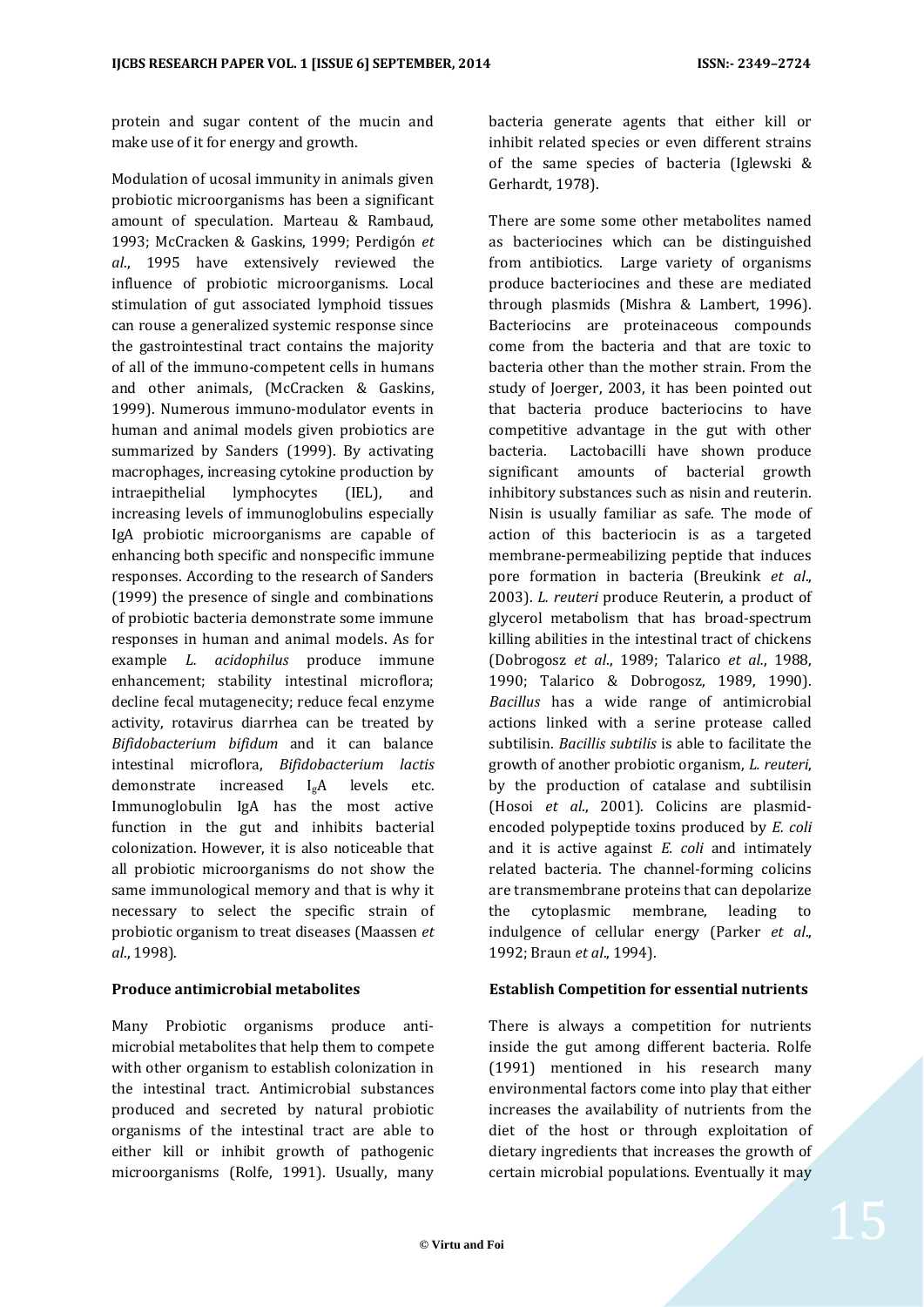lead to exclusion of other bacterial species. A normal balance of bacteria in the gastrointestinal tract is able to utilize all of the possible carbon sources in the environment (Freter *et al*., 1983). It has also been demonstrated that through manipulation of the lactose concentration in the diets of chicks and poults, it may possible to selectively offer a benefit for the augmentation of *L. reuteri* (Casas *et al*., 1993, 1998). After providing the day old chickens an *E. coli* (O75:H10) with 2.5% dietary lactose Behling & Wong (1994) found that there was a considerable protection against *S. enteritidis*. Oyofo *et al*. (1989a) made an *in vitro*  study to see the effect of mannose on the colonization of *S. typhimurium* in chickens. To perform this they incubated intestinal sections, cut off from one-day-old chickens, with either radiolabeled-*S. typhimurium* strains ST-10 and ST-11 (mannose-sensitive), or strains Thax-1 and Thax-12 (non-yeast-agglutinating strains), or with only phosphate buffered saline in the presence of D-mannose, arabinose, methyl-a-Dmannoside, or galactose. That intestinal sections incubation with bacteria and mannose resulted in a significant reduction of *S. typhimurium* attachment. They have confirmed this result *in vivo* as well (Oyofo *et al*., 1989b). After providing mannose orally to chickens, they subsequently challenged the chickens with *S. typhimurium*, and reported that mannose inhibited *S. typhimurium* colonization to the intestine. Oyofo *et al*. (1989c) tested other carbohydrates such as dextrose, sucrose, and maltose with little if any inhibition of colonization in other studies.

## **Stress factors that affect performance of Probiotics**

Application of Probiotics for Broiler chicken production is not free from risks and boundaries. Many factors present in the environment of a newly hatched chicks, which can lower the effectiveness of the maternally derived antibody defense system and can allow the pathogenic microorganisms to colonize in the gut of chicken in the post hatch stage. The stress factors may be of various sources such as nutritional, environmental, physical and immunological, managerial, use of antibiotics improperly and lack of relationship with mother hens.

#### **MATERIALS:**

#### **(A)Farm oriented:**

- 1. Day old Chicken of Broiler
- 2. Trial farm
- 3. Necessary Lights
- 4. Heating plates for brooding of broiler
- 5. Rice straw for litter preparation
- 6. Water pots of 2 liter and 8 liter size
- 7. Ready- made feeds

### **(B)Weighing equipment:**

- 1. Digital balance
- 2. Top load balance

### **(C)Probiotic organisms**

#### **1. Collection of day old chicken of broiler**

The day old chickens of broiler were collected from a renowned hatchery named "Gyne Hatchery" in Batiaghata upozilla under the district of Khulna, Bangladesh.The name of the strain of broiler is Huffbd classic.

### **2. Trial Farm**

A trial farm was managed as rent basis. The farm is located at vill-Muhammad Nagor, Upozilla- Batiaghata, Dist- Khulna, Bangladesh near about Khulna University campus. The name of the owner of the farm is Abul Kasem.

**3.** Necessary lights, heating plates and water pots were collected from the owner.

**4.** Materials for litter preparation were bought from market.

#### **5. Ready-made feeds**

Ready-made feed bags were used for feeding the experimental poults.

#### **6. Weighing equipment:**

The equipments were collected from Khulna University Laboratory.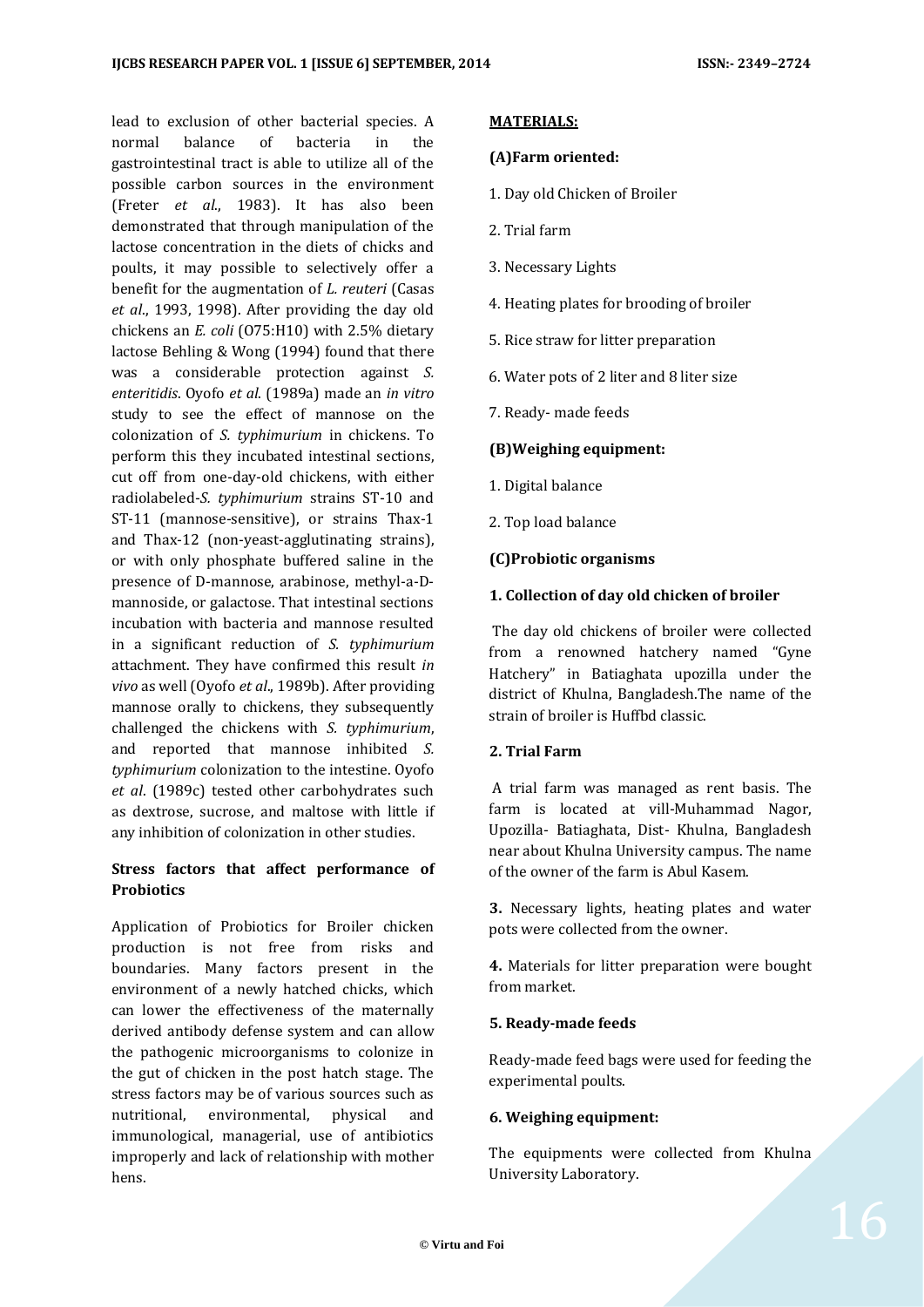### **7. Probiotic organisms:**

Used Probiotic product is manufactured by a reputed company of U.K. named Probiotics international Ltd and marketed by Novertis Bangladesh Ltd. The product contains 7 species of bacteria, 1 species of Mold and 1 species of Yeast. The names of the organisms are given below:

### **Bacteria:**

*Lactobacillus plantarum*

*Lactobacillus bulgaricus*

*Lactobacillus acidophilus*

*Lactobacillus rhamnosus*

*Bifidobacterium bifidum*

*Streptococcus thermophilus*

*Enterococcus faecium*

**Mold:** *Aspergillus oryza*

**Yeast:** *Candida pintolopesi*

#### **WORKING PROCEDURE:**

**(A) Farm Preparation** The farm was prepared by using different types of cleaning process. To make the farm as possible as free from different types of pathogenic surface microorganisms, soda lime (Ca (OH) 2), KMnO<sub>4</sub> were used.

The farm was divided into three parts for applying three treatments. Each part was divided into four parts for considering four replications. The parts were separated by using wood and net. Schematic diagram of the farm:

|               |                           | <b>TREATMENTS</b>         |                              |  |  |  |  |
|---------------|---------------------------|---------------------------|------------------------------|--|--|--|--|
|               | Treatment, To             | Treatment, T <sub>1</sub> | Treatment, T <sub>2</sub>    |  |  |  |  |
| <b>Blocks</b> |                           |                           |                              |  |  |  |  |
|               | (Antibiotics)             | (Probiotics)              | (Antibiotics and Probiotics) |  |  |  |  |
| Block 1       | Replication 1(10 chicken) | Replication 1(10 chicken) | Replication 1(10 chicken)    |  |  |  |  |
| Block 2       | Replication 2(10 chicken) | Replication 2(10 chicken) | Replication 2(10 chicken)    |  |  |  |  |
| Block 3       | Replication 3(10 chicken) | Replication 3(10 chicken) | Replication 3(10 chicken)    |  |  |  |  |
| Block 4       | Replication 4(10 chicken) | Replication 4(10 chicken) | Replication 4(10 chicken)    |  |  |  |  |

**(B) Probiotics dose designing for feeding the chickens:**

1.0 gram of probiotic powder used for experiment contains 2x 109 colony forming unit. The dose of probiotic powder for treatment  $T_1$ (Probiotics) and  $T_2$ (Antibiotics + Probiotics) was designed as 1 gram of probiotic powder was mixed with 4 liters of water. The chickens in the case of Probiotics  $(T_1)$  treatment were fed at the first day before providing them any feed. The Probiotics mixed water was provided to them for eight hours at the first day. Then from the 2nd day to the 8<sup>th</sup> day they were provided at same dose in the morning water. In the case of  $T_2$ treatment, 2 days after using antibiotics, Probiotics mixed water at the same dose was provided to them for three consecutive days in the morning water. In the case of  $T_0$  treatment, Probiotics were not provided. In the 15<sup>th</sup>, 16<sup>th</sup> and 17th day Probiotics were also provide the same dose mentioning above in the morning water in case of  $T_1$  and  $T_2$  treatments.

#### **Results and Discussion:**

Body weight is the prime consideration during broiler production. Various factors such asincidence of diarrhoea, texture of litter, deficiency of vitamins and other diseases like cold and fever are directly related to body weight. Mortality rate is also an important factor for commercial broiler production. The day old broiler chicks were treated with Probiotics, antibiotic and antibiotic + Probiotics up to 10 days and incidence of diseases like diarrhoea, paralysis, cold and fever problem; texture of litter, mortality rate were observed and body weight was recorded at  $10<sup>th</sup>$  day. The average body wt. were 191.0, 210.75, 194.25 g for treatment antibiotic, Probiotics, antibiotic + Probiotics respectively. Events of incidence of diarrhoea within  $1<sup>st</sup> 10$  days were 2 times for antibiotic treatment and 1 time for antibiotic + Probiotics treatment. But there was no event of evidence of diarrhoea for Probiotic treatment. Texture of litter within these days were very wet, normal and medium wet for treatments of antibiotic, Probiotics and antibiotic + Probiotics respectively. The observable appearance for deficiency of vitamin  $B_1, B_2$  was not noticed. Avian mycoplasmosis problem was also not occurred during these days. From the table 1, it is clear that the average body weight in the case of Probiotics treated chicks was the highest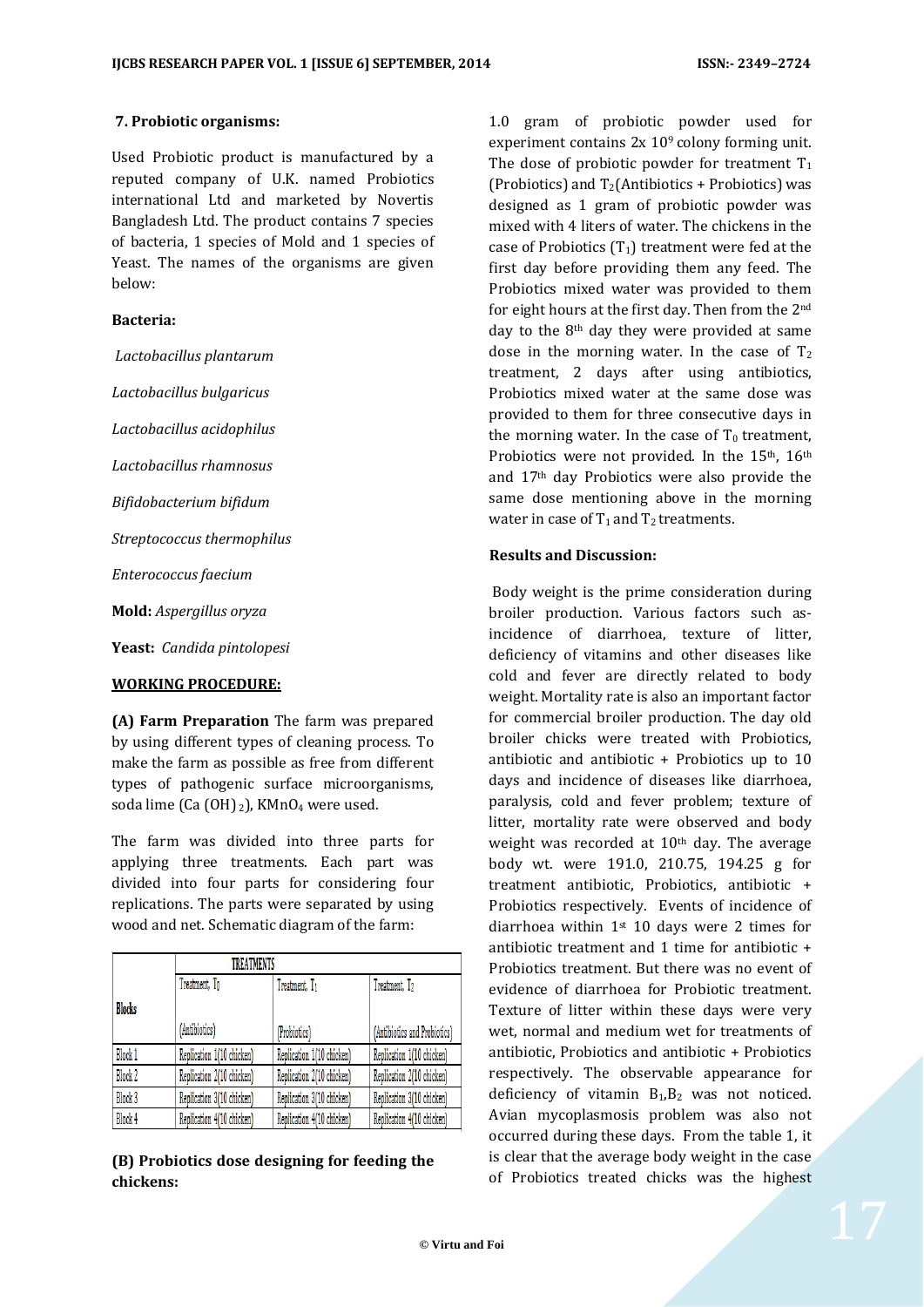(210.75) among other treatments. The antibiotic treated broilers showed the lowest (191.00) average weight. The reason might be due to the fact that chicks fed Probiotics gained a better nutrient absorption rate. The improved performance of chicks fed Probiotics can be correlated with microstructures in the intestine where villus height is increased, goblet cell numbers increase, and crypt depth is decreased (Edens, 2003). Thus Probiotics improve the morphology of the intestinal tract leading to improved nutrient absorption rate Incidence of diarrhoea is directly correlated with the gut microflora. The two times diarrhoea in the case of antibiotic treated chicks indicates that there was microbial imbalance in their intestine. This assumption came as true in the fact that when the other group treated with antibiotic + Probiotics, the incidence of diarrhoea reduced to one. The quality of texture of litter also proves better result in favor of balanced microflora. A clear difference is present in the mortality rate. The zero mortality rates of the chickens fed Probiotics supports the work of Fernandez *et al*. (2000) that the increased numbers of probiotic bacteria indirectly inhibit the colonization of pathogenic organisms by preventing their attachment to the gastrointestinal epithelial cells. It can be pointed out that antibiotics are used to kill the pathogenic microorganisms in the intestinal gut to prevent the disease such asblood dysentery. But when the broad spectrum antibiotics are administered they kill the pathogenic microorganisms as well as the beneficial microorganisms which play an important role for digestion of food. Therefore a serious microbial imbalance is occurred in the intestine. Microbial imbalance is caused for indigestions of food. Eventually the body's external immune system excludes the indigested food materials and the symptoms of diarrhoea are expressed. But when the broilers are supplemented with Probiotics after using antibiotic the micro flora are reestablished and resulting in the reduction of incidence of diarrhoea. Several other reasons are responsible for diarrhoea which can be minimized by supplementation with probiotic bacteria.

## **Table 1: Effects of Probiotics, Antibiotic and (Antibiotic + Probiotics) on weight, disease**

| <b>Treatment</b>                      | Incidence of<br><b>Diarrhoea</b><br>1 <sup>st</sup><br>within<br>10days (No.) | Avian<br>Mycopl-<br>asmosis<br>due<br>to<br>excessive<br>cold | Deficiency of<br>vitamins<br>$B_1$ & $B_2$ within<br>$1st 10$ days | <b>Texture</b> of<br>litter<br>within 1st<br>10 days | <b>Mortality</b><br>rate within<br>$1st10$ days.<br>(%) | Average<br>body<br>wt(g) |
|---------------------------------------|-------------------------------------------------------------------------------|---------------------------------------------------------------|--------------------------------------------------------------------|------------------------------------------------------|---------------------------------------------------------|--------------------------|
| Probiotics                            | 0                                                                             | Not<br>observed                                               | Not observed                                                       | Normal                                               | 0                                                       | 210.75                   |
| Antibiotic                            | $\overline{2}$                                                                | Not<br>observed                                               | Not observed                                                       | Wet                                                  | 5                                                       | 191.00                   |
| Antibiotic<br>$\ddot{}$<br>Probiotics | 1                                                                             | Not<br>observed                                               | Not observed                                                       | Medium<br>wet                                        | $\bf{0}$                                                | 194.25                   |
| Significance<br>level                 | $\ddot{\phantom{0}}$                                                          |                                                               |                                                                    | $\blacksquare$                                       | ٠                                                       | ***                      |

## **incidence and mortality of broiler; Data recorded at day 10.**

N. B. - Incidence of diarrhea is caused by the imbalance of gut micro flora and food poisoning.

\*\*\* Denotes- This experiment is significant at the 1% level of significance.



## **Fig-1: Graphical representation of average body wt. of broilers at day 10**

 Table 2 indicates the observed data collected at day 20. Body weights were measured at the appointed day but the other characteristics were observed from 11th- 20th days. It shows the average body weight from different replications under different treatments. The average body wt. were 727.5, 763.5, 736.5 g for treatment antibiotic, Probiotics, antibiotic + Probiotics respectively. Incidence of diarrhoea within 2nd 10 days was not observed for any treatment. Textures of litter within these days were normal for all treatments. The observable appearance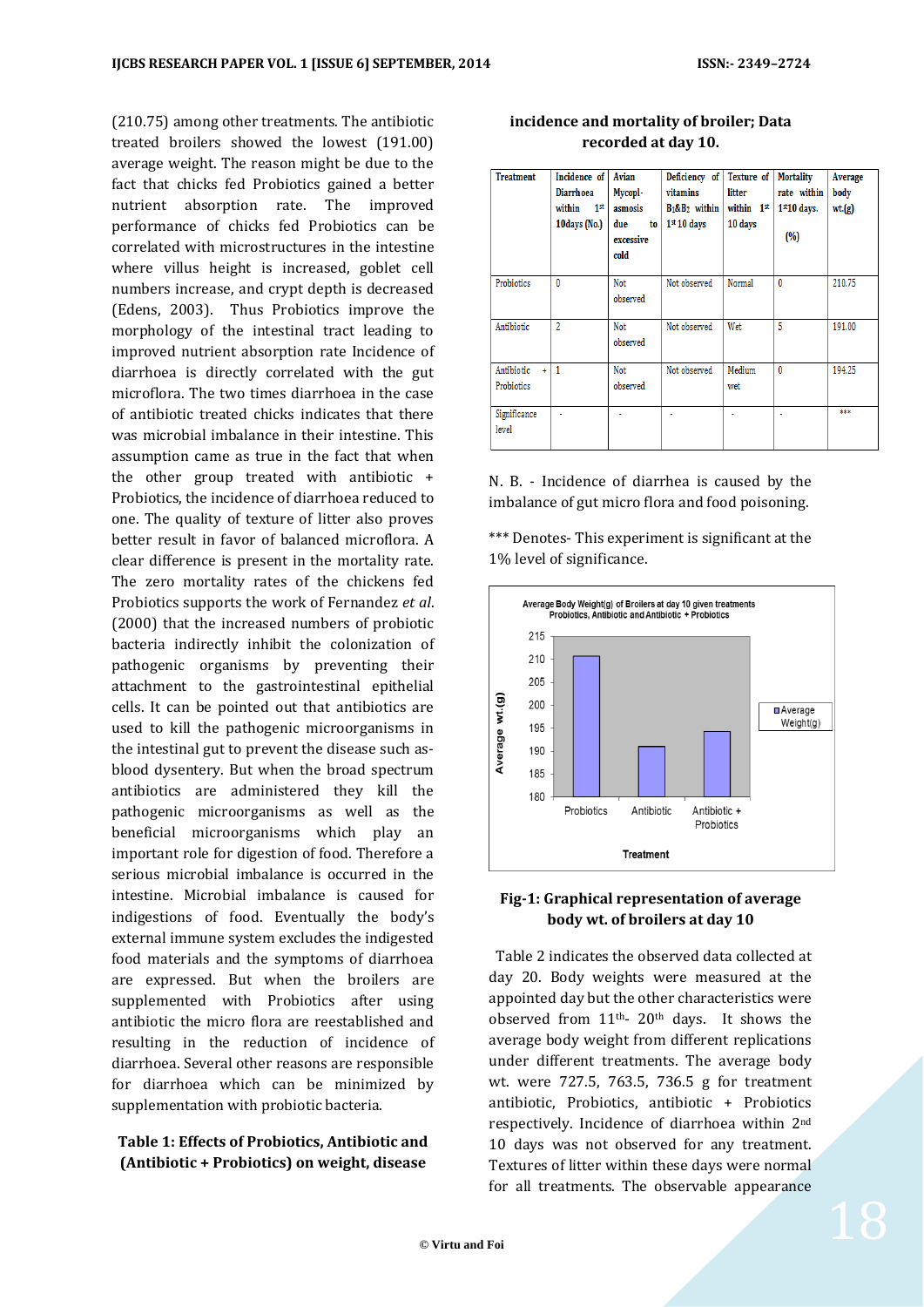for deficiency of vitamin  $B_1$ and  $B_2$  was noticed in the case of antibiotic treatment during day 13 to 16. Then they were supplied with these vitamins. Avian mycoplasmosis problem was also not occurred during these days for any treatment.

From the table 2, it is clear that the average body weight in the case of Probiotics treated chicks is the highest (763.5g) among other treatments. The lowest average weight (727.5g) was observed for the antibiotic treatment. This supports the work of Bradley et al. (1995) who observed improved body weight and ileum morphology after using Probiotics. During these days the event of incidence of diarrhoea was zero for three treatments. It is due to the fact that as the day passes the gut microbiota of antibiotic treated chicks become near about balanced and the beneficial microbiota can stimulate lower gut motility via production of

short chain fatty acids and decreasing  $p<sup>H</sup>$  which is harmful for pathogenic organisms. *Lactobacilli* present in the intestine can metabolize both protein and carbohydrate content of the mucin and use it for energy and growth. As a result the incidence of diarrhoea was eliminated. This phenomenon was proved by the quality of texture of litter. A noticeable characteristic had been observed during these days. There was symptom of deficiency of vitamin- $B_1$  and  $B_2$  in the case of antibiotic treated group but not in other treated groups. Vitamin $B_1$  and  $B_2$  are necessary for the growth of broilers during these days. It is clear that probiotic bacteria produced some vit- $B_1$  and  $B_2$  which supports the work of Hosoi *et al.* (2001). The mortality of two chicks of antibiotic treated group creates a decision that some organisms were resistant to antibiotics which cause for death that agree the work of Kolar et al. (2002).

**Table 2: Effects of Probiotics, Antibiotic and (Antibiotic + Probiotics) on weight, disease incidence and mortality of broiler; Data recorded at day 20.**

| <b>Treatment</b>              | Incidence of<br><b>Diarrhoea</b><br>1 <sup>st</sup><br>within<br>$10 \, \text{days}$ (No.) | Avian<br>Mycopl-<br>asmosis due<br>to excessive<br>cold | <b>Deficiency</b><br>of l<br>vitamins $B_1$ & $B_2$<br>within $1st 10$<br>days | Texture of<br>litter within<br>$1st 10$ days | <b>Mortality</b><br>rate within<br>$1st10$ days.<br>(%) | Average<br>body wt.(g) |
|-------------------------------|--------------------------------------------------------------------------------------------|---------------------------------------------------------|--------------------------------------------------------------------------------|----------------------------------------------|---------------------------------------------------------|------------------------|
| Probiotics                    | $\Omega$                                                                                   | Not observed                                            | Not observed                                                                   | Normal                                       | $\Omega$                                                | 763.5                  |
| Antibiotic                    | $\Omega$                                                                                   | Not observed                                            | Not observed                                                                   | Normal                                       | 5                                                       | 727.5                  |
| Antibiotic<br>÷<br>Probiotics | 0                                                                                          | Not observed                                            | Not observed                                                                   | Normal                                       | $\mathbf 0$                                             | 736.5                  |
| Significance<br>level         | $\overline{\phantom{a}}$                                                                   |                                                         | ۰                                                                              | $\overline{\phantom{0}}$                     |                                                         | ***                    |

N. B. - Incidence of diarrhea is caused by the imbalance of gut microflora and food poisoning.

\*\*\* Denotes- This experiment is significant at the 1% level of significance.



 **Fig-2: Graphical representation of average body wt. of broilers at day 20.**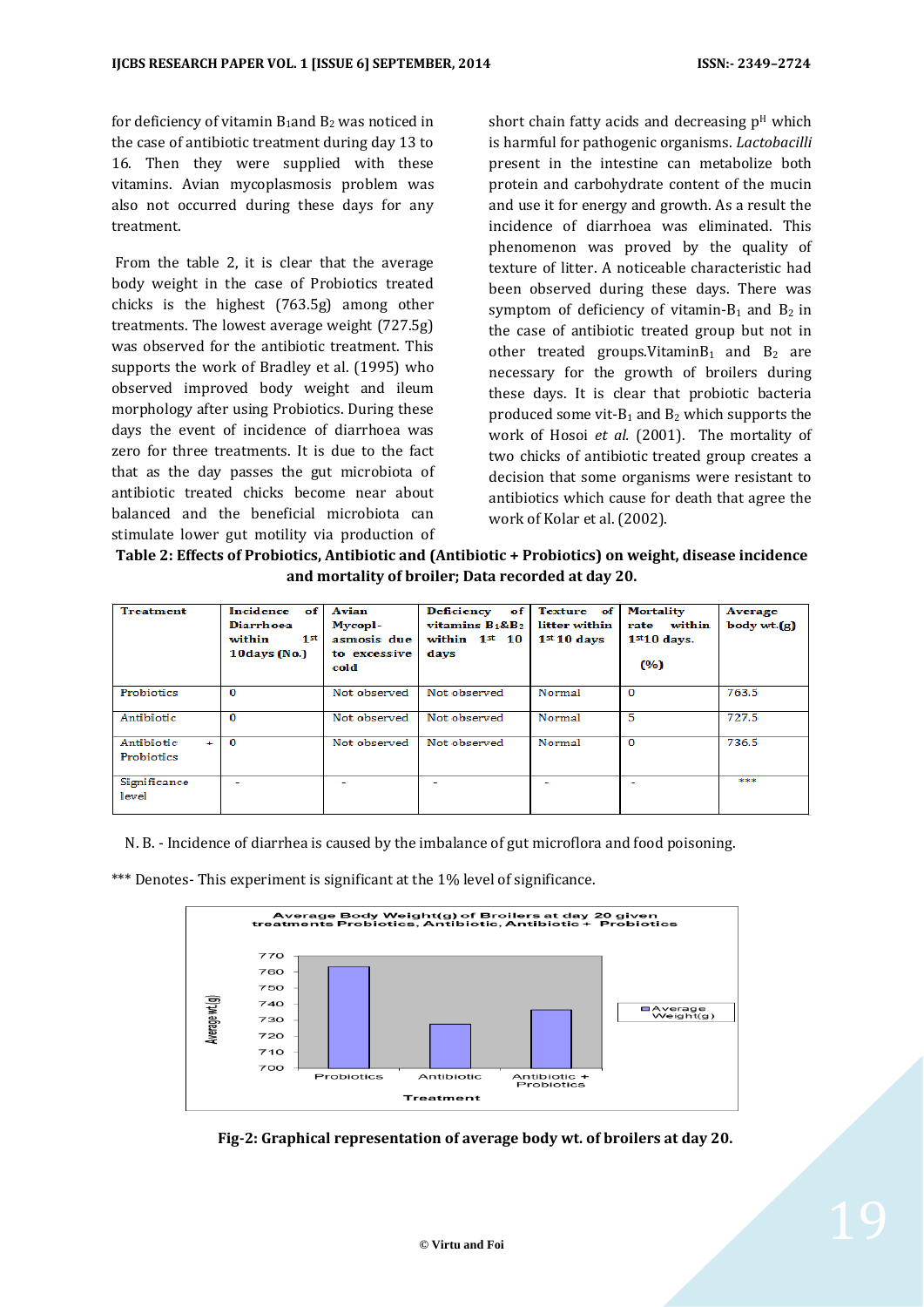Table 3 indicates the observed data collected at day 33. Body weights were measured at the appointed day but the other characteristics were observed within 21st- 33rd days. It shows the average body weight from different replications under different treatments. The average body wt. were 1654.5, 1936.0, 1747.0 g for treatment antibiotic, Probiotics, antibiotic + Probiotics respectively. Incidence of diarrhoea within these days was not observed for any treatment. Texture of litter within these days was normal for all treatments. The observable appearance for deficiency of vitamin  $B_1$  and  $B_2$  was not noticed. An additional problem i.e. avian mycoplasmosis problem was noticed in the case of antibiotic treatment during day 24 to 27. Then they were supplied with antibiotic of group anrofloxacine. Overall Feed Conversion Rate (FCR) was measured on this day. The FCR were 63.78 %, 75.08 %, 67.48 % for treatment antibiotic, Probiotics, antibiotic + Probiotics respectively.

 In the case of Probiotics treated broilers the average body weight was superior (1936.0g) to others viewed from table 3. As usual the lowest weight (1654.5g) was for the antibiotic treated broilers. This is because due to the fact that from the very beginning the Probiotics treated broilers didn't fall into any stress. On the other

hand antibiotic treated broilers fall into stress several times. All other characteristics of three treatments were similar. This is because that the gut microflora were similar for three treatmented group broilers as the 1st 20 days is very crucial for broilers life but after the 20th day the gut microflora become balanced. There was a significant sign of immune stimulation in the case Probiotics treated broilers. As the weather was very cold during that period the antibiotic treated broilers were affected by mycoplasma resulting in an avian my coplasmosis problem within these days. But the Probiotics treated broilers were not affected. It is due to might be the fact that lactic acids produced by the probiotic bacteria react with the mycoplasma coating and with the internal components of Mycoplasma interfering with the replication of Mycoplasma . This is coupled by the birds' immune system activation results in the eventual elimination of the coplasmal infection. Immune stimulation by Probiotics is indicated by improved production of immunoglobulin A, M, G; improved phagocytosis, promotion of natural killer T-cells and ultimately faster shed of intestinal pathogens. The overall feed conversion rate is the highest for Probiotics treatment. This result supports the work of Pedroso *et al.* (1999).

**Table 3: Effects of Probiotics, Antibiotic and (Antibiotic + Probiotics) on weight, disease incidence and mortality of broiler Data recorded at day 33.**

| <b>Treatment</b>                | Incidence<br>of<br>Diarrh oea<br>3rd<br>within<br>13 days<br>(No.) | Avian<br>Mycopl-<br>asmosis<br>due<br>to<br>excessive<br>cold | Deficiency of<br>vitamins<br>$B_1\&B_2$ within<br>3 <sup>rd</sup> 13 days | <b>Texture</b> of<br>litter<br>within 3rd<br>13 days | Morta-<br>lity rate<br>within<br>3rd<br>13 days.<br>(%) | Aver-<br>age<br>body<br>wt(g) | Feed<br>Conv-<br>ersion<br>Rate<br>(FCR)<br>(%) |
|---------------------------------|--------------------------------------------------------------------|---------------------------------------------------------------|---------------------------------------------------------------------------|------------------------------------------------------|---------------------------------------------------------|-------------------------------|-------------------------------------------------|
| Probiotics                      | $\mathbf{o}$                                                       | Not<br>observed                                               | Not observed                                                              | Normal                                               | $\mathbf{o}$                                            | 1937.0                        | 75.08                                           |
| Antibiotic                      | $\Omega$                                                           | Observed                                                      | Not observed                                                              | Normal                                               | 5                                                       | 1654.5                        | 63.08                                           |
| Antibiotic<br>$+$<br>Probiotics | $\Omega$                                                           | <b>Not</b><br>observed                                        | Not observed                                                              | Normal                                               | $\mathbf{o}$                                            | 1747.0                        | 67.48                                           |
| Significance<br>level           |                                                                    | $\overline{\phantom{a}}$                                      | -                                                                         |                                                      |                                                         | ste ste ste                   | $\overline{\phantom{a}}$                        |

 **N. B. - Incidence of diarrhea is caused by the imbalance of gut microflora and food poisoning.**

 **\*\*\*Denotes- This experiment is significant at the 1% level of significance**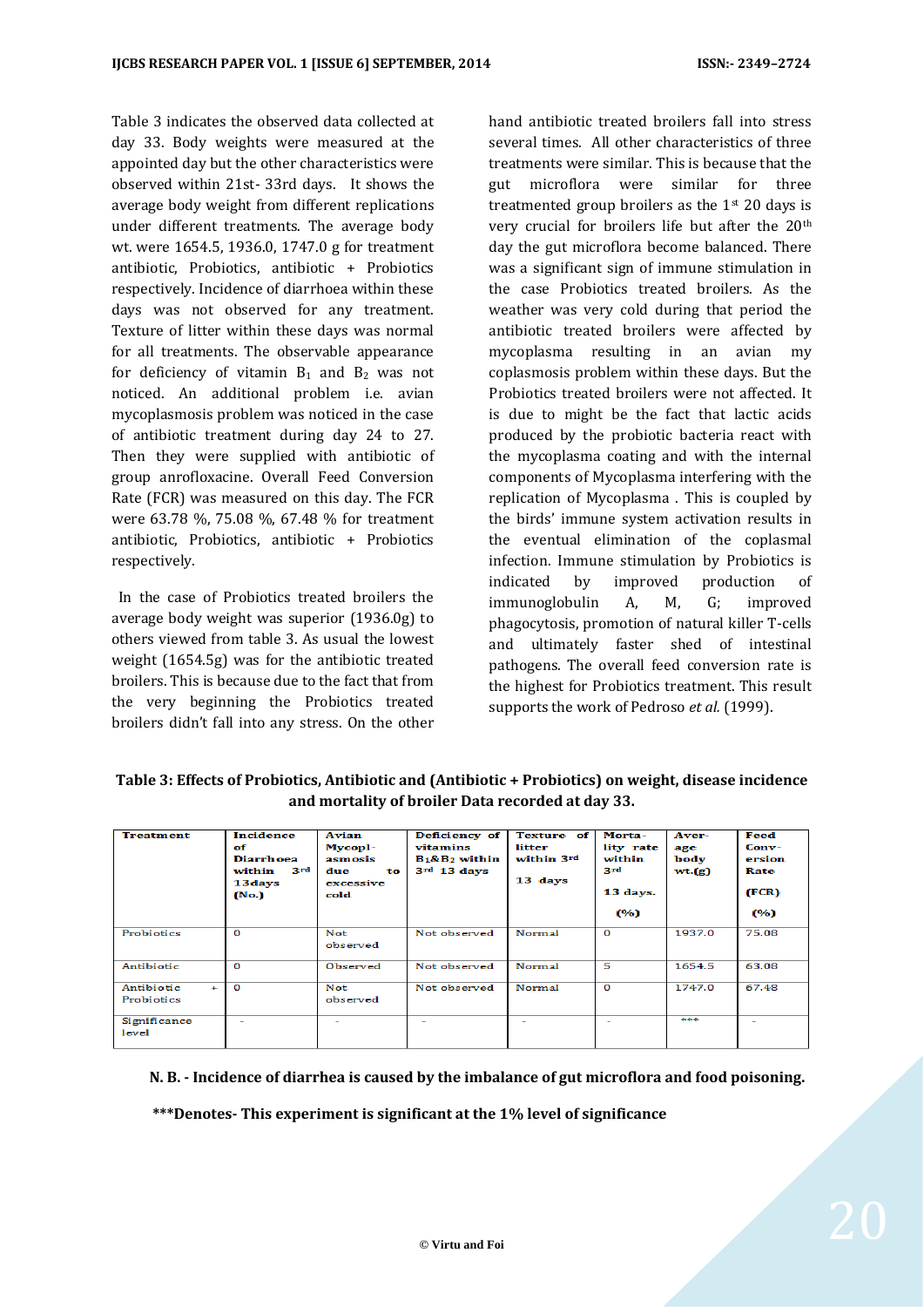

 **Fig-3: Graphical representation of average body wt. of broilers at day 33.**

| Table- 4: Average body weight at different days for Probiotics, Antibiotic and Antibiotic + |
|---------------------------------------------------------------------------------------------|
| <b>Probiotics.</b>                                                                          |

| <b>Treatments</b>              | Body weight (g) at different days |            |          |  |  |
|--------------------------------|-----------------------------------|------------|----------|--|--|
|                                | $10th$ day                        | $20th$ day | 33rd day |  |  |
| <b>Probiotics</b>              | 210.75                            | 763.5      | 1937.0   |  |  |
| <b>Antibiotic</b>              | 191.0                             | 727.5      | 1654.5   |  |  |
| <b>Antibiotic + Probiotics</b> | 194.25                            | 736.5      | 1747.0   |  |  |



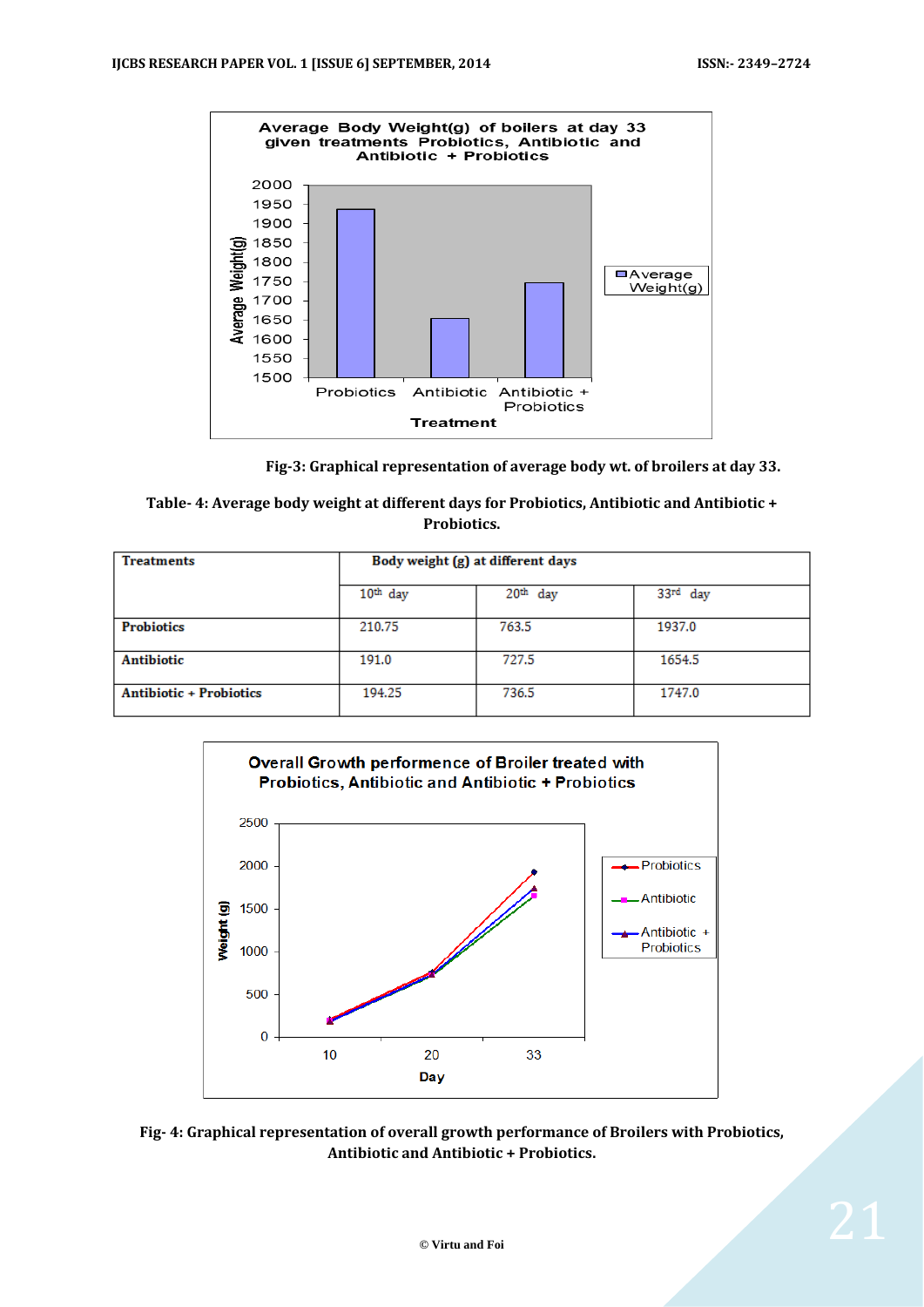### **CONCLUSION**

 Recently we all are acquainted with a term "Super bug". Many of the pathogenic bacteria are becoming resistant to multiple drugs. Considering this issue sub-therapeutic administration of antibiotics to broilers is under concentrated study since they do contribute to the diffusion of antibiotic resistant bacteria into the food chain. It can also been noticed from studies that there is a link between the farming use of antibiotics and antibiotic-resistant human infections. Antibiotic-resistant organisms from broilers and human wastes enter the environment and ultimately they re-enter the human and poultry populations through a number of pathways including natural waters, drinking water, and vegetables and foods. Therefore, it has been an obvious fact to find out an alternative to antibiotic to produce broiler production.

#### **APPENDICES**

#### **Appendix I**

#### **Symptoms and causes of Diarrhoea**

Diarrhoea is the inflammation in the intestinal mucosa which is characterized by dehydration. During dehydration watery faeces is secreted from the intestines. It is caused by multiple etiologies from infectious and parasitic cause to non-infectious causes.

Infectious causes include fowl typhoid, fowl cholera, new castle disease, Gambaro disease etc. Infectious cause indicates microbial imbalance in the intestinal gut.

Non- infectious causes include food poisoning, the presence of excessive NaCl,  $Na<sub>2</sub>So<sub>4</sub>$  in the drinking water, the presence of excessive Mg ion and the low quality of food.

#### **Appendix II**

## **Symptoms and causes of deficiency of vitamin**  $B_1$  **and**  $B_2$ **:**

Paralysis of leg. Paralysis is the loss of feeling in or control of all or part of the body, caused by a disease of or an injury to the nerves. The paralysis of broilers is generally caused by the

deficiency of vitamin  $B_1$ . Vitamin  $B_1$  deficiency is caused by the high  $p<sup>H</sup>$  in the intestine, low presence of beneficial microorganisms in the gut, environmental stress etc.

From this research work we have been able to make out that Probiotics provide the dietary means to balance the intestinal bacteria in poultry and promote a responsive and improved immune system that can detect and eliminate certain potential pathogens from the intestinal tract. Probiotics also stabilize the intestinal mucosa making it more difficult for pathogens to colonize and cause damage in the intestinal tract, and they also promote a condition in which less contamination occurs on processed meat and meat products thereby decreasing the risk of compromised human health status. As Probiotics show better growth rate, better nutrient absorption capability and overall decreased human health risk a trend for using Probiotics as alternative to antibiotics should be initiated by the poultry producers immediately.

Due to lack of vitamin  $B_2$  the growth of broilers is severely hampered. Vitamin  $B_2$  deficiency is caused by the lack of riboflavin in the food, lack of beneficial bacteria in the gut.

#### **Appendix III**

## **Symptoms and causes of avian mycoplasmosis:**

The clinical signs of this disease are mainly associated with respiratory tract which may include coryza, sneezing and breathing through the partly open beak; Mucus or catarrhal exudates in the respiratory tract and caseous exudate in the air sac. Mycoplasmosis is caused by the infection for Mycoplasma during excessive cold. Such as*- Mycoplasma gallisepticum, M. meleagridis* etc.

#### **Appendix IV**

#### **Feed Conversion Rate (FCR):**

(Final Weight – Initial Weight) x 100

FCR=

Total Feed Consumed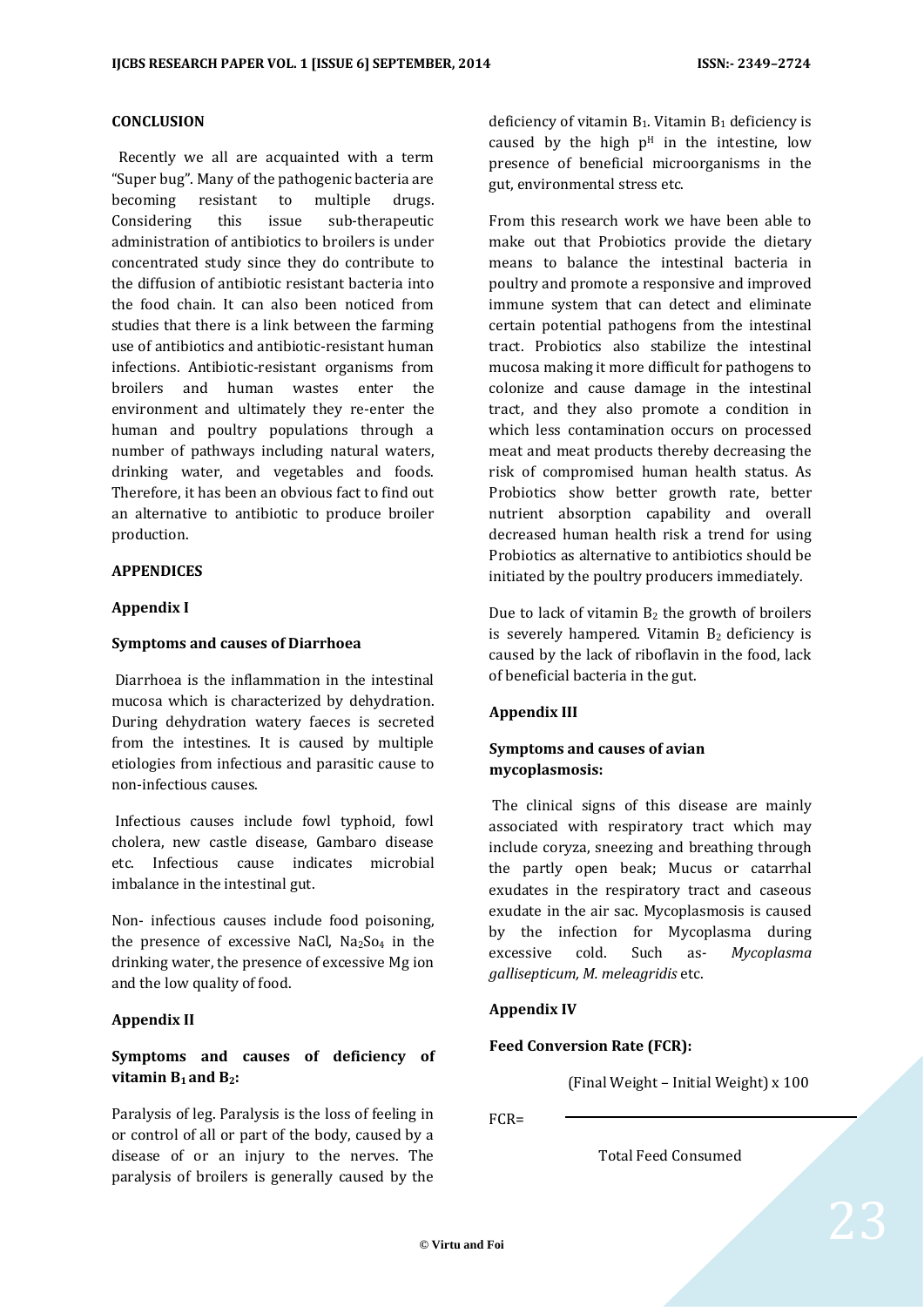**Mortality (%):**

Numbers of dead birds X 100

Mortality  $(\% )$  =

Total numbers of bird

### **ACKNOWLEDGEMENTS**

The author feels pleasure to express his greatest appreciation, indebtedness and deepest gratitude to the supreme of the universe almighty ALLAH, the most gracious and most merciful to whom all the praises go for enabling me to complete my thesis

The author wishes to express his heartiest indebtedness to his respected supervisor and honorable teacher, Professor Dr. Md. Raihan Ali, Biotechnology and Genetic Engineering Discipline, Khulna University, Bangladesh for his necessary supervision, active encouragement and constant effort throughout the progress of this work and preparation of thesis paper.

It is his pleasure that he avails to express his deepest and sincerest appreciation to his priest Co-supervisor Dr. Akramuzzaman, Veterinary Surgeon, Novartis, Regional sales centre, Khulna for accepting him as a research student under his supervisionThe author likes to express his sincere and grateful appreciation to his friends Rakibul Islam, Nur Alam, Fakrul, Shahjahan, Ariful Islam and others for their constant assistance during performing the thesis work.

The author wishes to express his gratitude and special thanks to Md. Abul Kasem, owner of the experimental poultry farm, Muhammad Nagor, Batiaghata, Khulna for his kindness for permitting to carry out the experiment in his farm.

Finally, the author likes to pay gratitude to his parents who supported him in every possible way for successful completion of this challenging work. The author is also grateful and brothers (Shohel, Asik Imran, Swapan) and sisters (Sabina, Rokhsana, Sanjida) for their uninterrupted support.

## **References**

- **1.** Barnes, E.M.; Impey, C.S. and Cooper, D.M. 1979. Factors affecting the incidence and antisalmonella activity of the anaerobic cecal flora of the young chick. Journal of Hygiene; 82(2):263- 283.
- **2.** Barnes, E.M.; Impey, C.S. and Cooper, D.M. 1980a. Competitive exclusion of Salmonellas from the newly hatched chick. The Veterinary Record; 106(3):
- **3.** Barnes, E.M.; Impey, C.S. and Cooper, D.M. 1980b. Manipulation of the crop and intestinal flora of the newly hatched chick. American Journal of Clinical Nutrition; 33(11):2426-2433.
- **4.** Braun V, Pilsl H, Grib P. Colicins: structures, modes of action, transfer through membranes, and evolution. ArchivesofMicrobiology1994;161(3):19 9-206.
- **5.** Behling, R.G.and Wong, A.C. 1994. Competitive exclusion of Salmonella enteritidis in chicks by treatment with a single culture plus dietary lactose. International Journal of Food Mic robiology; 22(1):1-9.
- **6.** Bradley GL, Savage TF, Timm KI. The effects of supplementing diets with Saccharomyces cerevisiae var. boulardii on male poult performance and ileal morphology. Poultry Science 1995; 73(11):1766-1770.
- **7.** Casas, I.A.; Edens, F.W.and Dobrogosz, W.J. 1998. Lactobacillus reuteri: an effective probiotic for poultry and other animals. In: Salminen S, von Wright A, editors. Lactic Acid Bacteria-Microbiology and Functional Aspects. Marcel Dekker, Inc. New York; pp. 475- 518.
- **8.** Casas, I.A.; Edens, F.W.; Dobrogosz, W.J. and Parkhurst, C.R. 1993. Performance of GAIAfeed and GAIAspray: A Lactobacillus reuteri-based probiotic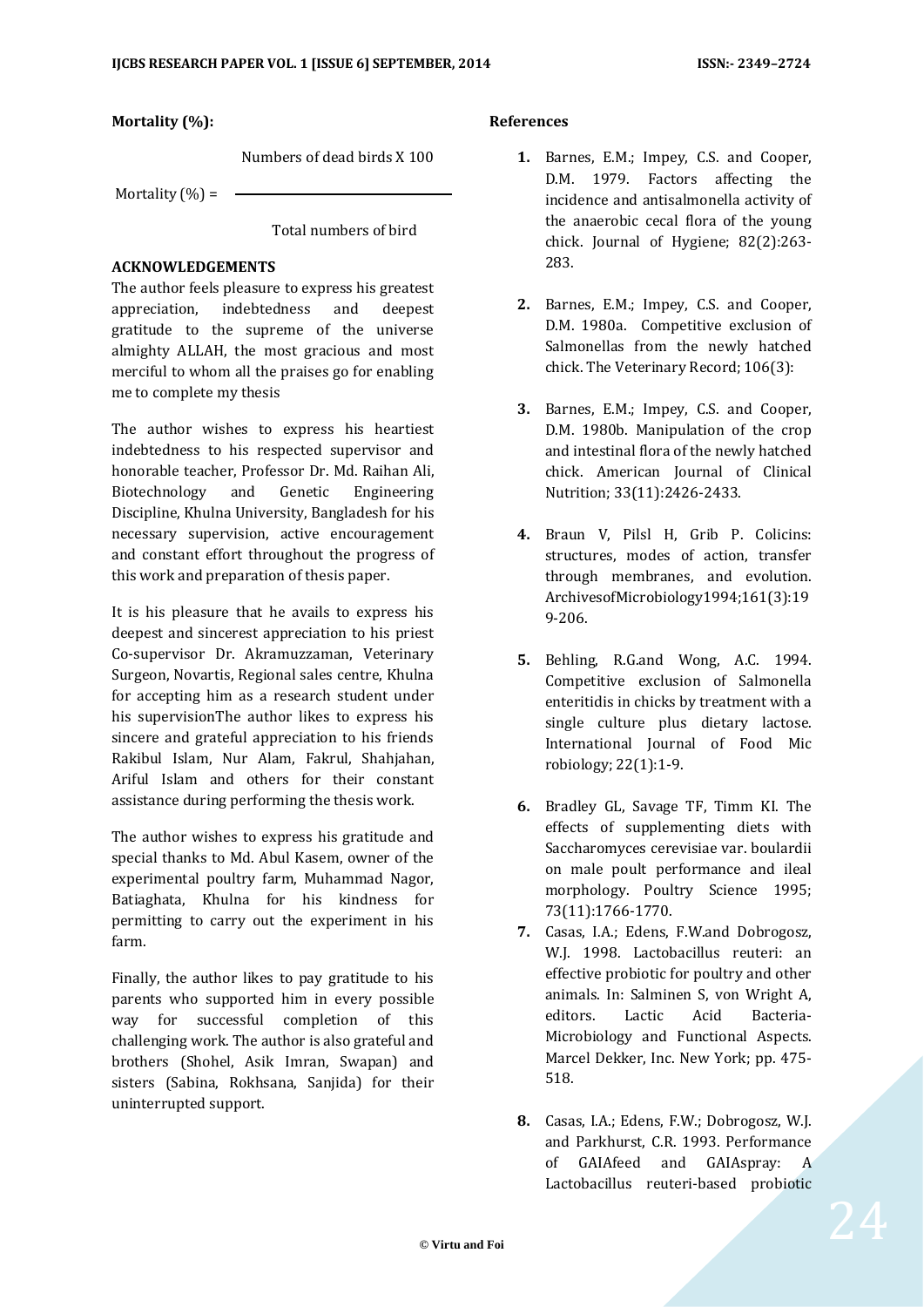for poultry. In: Jensen, J.F.; Hinton, M.H.; Mulder, R.W.A.W. and editors. Prevention and Control of Potentially Pathogenic Microorganisms in Poultry and Poultry Meat Products. Proceedings of the 12th FLAIR, No. 6. Probiotics and Pathogenicity. DLO Center for Poultry Research Information Service, Beekbergen, The Netherlands. pp. 63- 71.

- **9.** Dobrogosz WJ, Casas IA, Pagano GA, Talarico TL, Sjoferg B-M, Karlsson M. Lactobacillus reuteri and the enteric microbiota. In: Gruff R, Medtvedt T, Norin E, editors. The Regulatory and Protective Role of the Normal Microflora. MacMillian Press Ltd., London, UK 1989; p. 283-292.
- **10.** Edens, F.W.2003. An alternative for antibiotic use in poultry: Probiotics. North Caroline State University. Pp.1- 40.
- **11.** Fernandez F, Hinton M, Gils BV. Dietary mannan-oligosaccharides and their effect on chicken caecal microflora in relation to Salmonella enteritidis colonization. Avian Pathology 2002; 31(1):49-58.
- **12.** Freter R, Brickner H, Botney M, Cleven D, Aranki A. Mechanisms that control bacterial populations in continuousflow culture models of mouse large intestinal flora. Infection and Immunity 1983; 39(2):676-685.
- **13.** Fuller, R. 1975. Nature of the determinant responsible for the adhesion of lactobacilli to chicken crop epithelial cells. Journal of General Microbiology; 87(2):245-250.
- **14.** Fuller, R. 1977. The importance of Lactobacilli in maintaining normal microbial balance in the crop. British Poultry Science; 18(1):85-94.
- **15.** Fuller, R. 1978. Epithelial attachment and other factors controlling the

colonization of the intestine of the gnotobiotic chicken by Lactobacilli. Journal of Applied Bacteriology; 45(4):389-395.

- **16.** Hosoi, T.; Ametani, A.; Kiuchi, K.and Kaminogawa, S. 2001. Improved growth and viability of lactobacilli in the presence of Bacillus subtillis (natto), catalase, or subtilisin. Canadian Journal of Microbiology; 46(10):892-897.
- **17.** Iglewski, W.J.; Gerhardt, N.B.; 1978. Identification of an antibiotic-producing bacterium from human intestinal tract and characterization of its antimicrobial product. Antimicrobial Agents and Chemotherapy; 13(1):81- 89.
- **18.** Joerger,R.D. 2003. Alternatives to antibiotics: Bacteriocins, antimicrobial peptides and bacteriophages. Poultry Science; 82(4):640-647.
- **19.** Kolár M, Pantùèek R, Bardoò J, Vágnerová I, Typovská H, Doskar J, Válka I. Occurrence of antibioticresistant bacterial strains isolated in poultry. Veterinary Medicine-Czech 2002; 47(1):52-59.
- **20.** Lee, Y.K.; Lim, C.Y.; Teng, W.L.; Ouwehand, A.C.; Tuomola, E.M. and Salminen, S. 2000.Quantitative approach in the study of adhesion of lactic acid bacteria to intestinal cells and their competition with enterobacteria. Applied and Environmental Microbiology; 66(9):3692-3897.
- **21.** Maassen, C.B.; van Holten, J.C.; Bal, F.; Heijne den Bak-Glashouwer, M.J.; Leer, R.; Laman, J.D.; Boersma, W.J. and Claassen, E. 1998. Orally administered Lactobacillus strains differentially affect the direction and efficacy of the immune response. Veterinary Quarterly, Bilthoven, the Netherlands; 20(Supplement 3):S81-S83.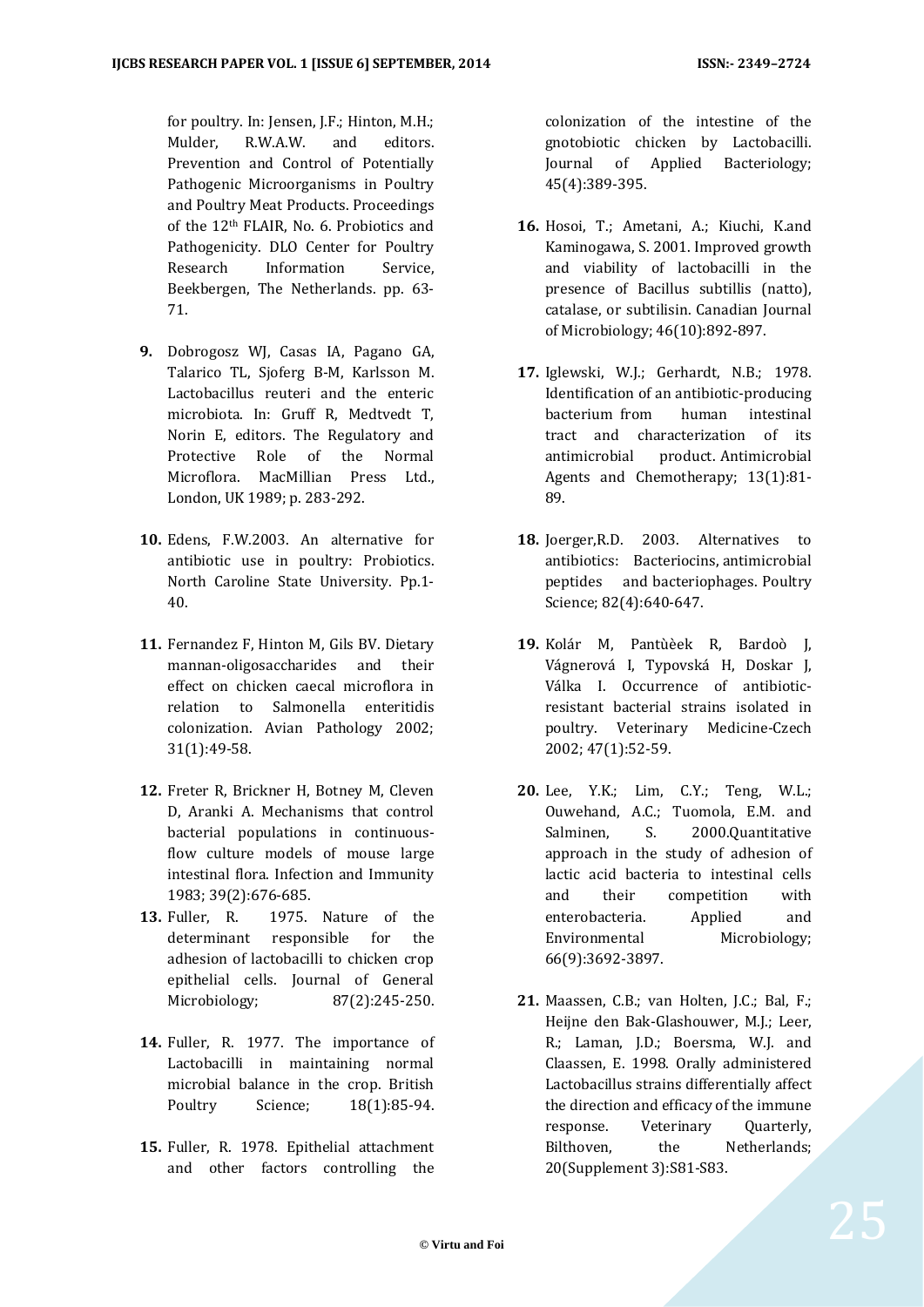- **22.** Marteau, P. and Rambaud, J.C. 1993. Potential of using lactic acid bacteria for therapy and immunomodulation in man. FEMS Microbiology Review; 12(1- 3):207-220.
- **23.** Maynell, G.G. 1963. Antibacterial mechanisms of the mouse gut. II. The role of Eh and volatile fatty acids in the normal gut. British Journal of Experimental Pathology; 44(2):209- 221.
- **24.** McCracken, B.J.and Gaskins, H.R. 1999. Probiotics and the immune system. In: Tannock, G.W. editor. Probiotics: A Critical Review. Horizon Scientific Press. Norfolk, England; p. 85-111.
- **25.** Mishra, C. and Lambert, J. 1996. Production of anti-microbial substances by probiotics. Asia Pacific Journal of Clinical Nutrition; 5(1):20-24.
- **26.** Neeser, J.R.; Granato, D.; Rouvet, M.; Servin, A.; Teneberg, S. and Karlsson KA. ; 2000. Lactobacillus johnsonii La1 shares carbohydrate-binding specificities with several enteropathogenic acteria.Glycobiology; 10(11):1193-1199.
- **27.** Ohashi, Y.; Inoue, R.; Tanaka, K.; Umesaki, Y. and Ushida, K. 2002. Strain gauge force transducer and its application in a pig model to evaluate the effect of probiotic on colonic motility. Journal of Nutritional Sciences and Vitaminology (Tokyo); 47(5):351- 356.
- **28.** Oyofo, B.A.; Droleskey, R.E.; Norman, J.O.; Mollenhauer, H.H.; Ziprin, R.L. ; Corrier, D.E. and DeLoach, J.R. 1989a. Inhibition by mannose of in vitro colonization of chicken small intestine by Salmonella typhimurium. Poultry Science; 68(10):1351-1356.
- **29.** Parker, M.W.; Postma, J.P.; Pattus,F.; Tucker, A.D. and Tsemoglou, D. 1992

Refined structure of the pore-forming domain of colicin A at 2.4 A resolution. Journal of Molecular Biology; 224(3):639-657.

- **30.** Pedroso AA, Moraes VMB, Ariki J. Effects of protein and probiotic (Bacillus subtilis) levels in pullets and laying hen diets. Brazilian Journal of Poultry Science 1999; 1(1):49-54.
- **31.** Perdigón G, Alvarez S, Rachid M, Agûero G, Gobbato N. Immune system stimulation by probiotics. Journal of Dairy Science 1995; 78(7):1597-1606.
- **32.** Rolfe, R.D. 1991. Population dynamics of the intestinal tract. In: Blankenship LC, editor. Colonization Control of Human Bacterial Enteropathogens in Poultry. Academic Press, Inc. San Diego, CA USA; pp. 59-75.
- **33.** Sarra, P.G. and Morelli, L. Bottazzi V. 1992. The lactic microflora of fowl. In Wood BJB, editor. The Lactic Acid Bacteria. vol. 1, The Lactic Acid Bacteria in Health and Disease. Elsevier, New York; pp. 3-19.
- **34.** Savage, D.C. 1977. Microbial ecology of the gastrointestinal tract. Annual Review of Microbiology;31:107-133.
- **35.** Sanders ME. Probiotics. Food Technology 1999; 53(1):67-77. Soerjadi, A.S.; Rufner, R.; Snoeyenbos, G.H. and Weinack, O.M. 1982 Adherence of salmonella and native gut microflora to the gastrointestinal mucosa of chicks. Avian Diseases; 26(2):576-584.
- **36.** Talarico TL, Casas IA, Chung TC, Dobrogosz, WJ. Production and isolation of reuterin, a growth inhibitor produced by Lactobacillus reuteri. Antimicrobial Agents and Chemotherapy 1988; 32(12):1854-1858.
- **37.** Talarico TL, Dobrogosz, WJ. Chemical characterization of an antimicrobial